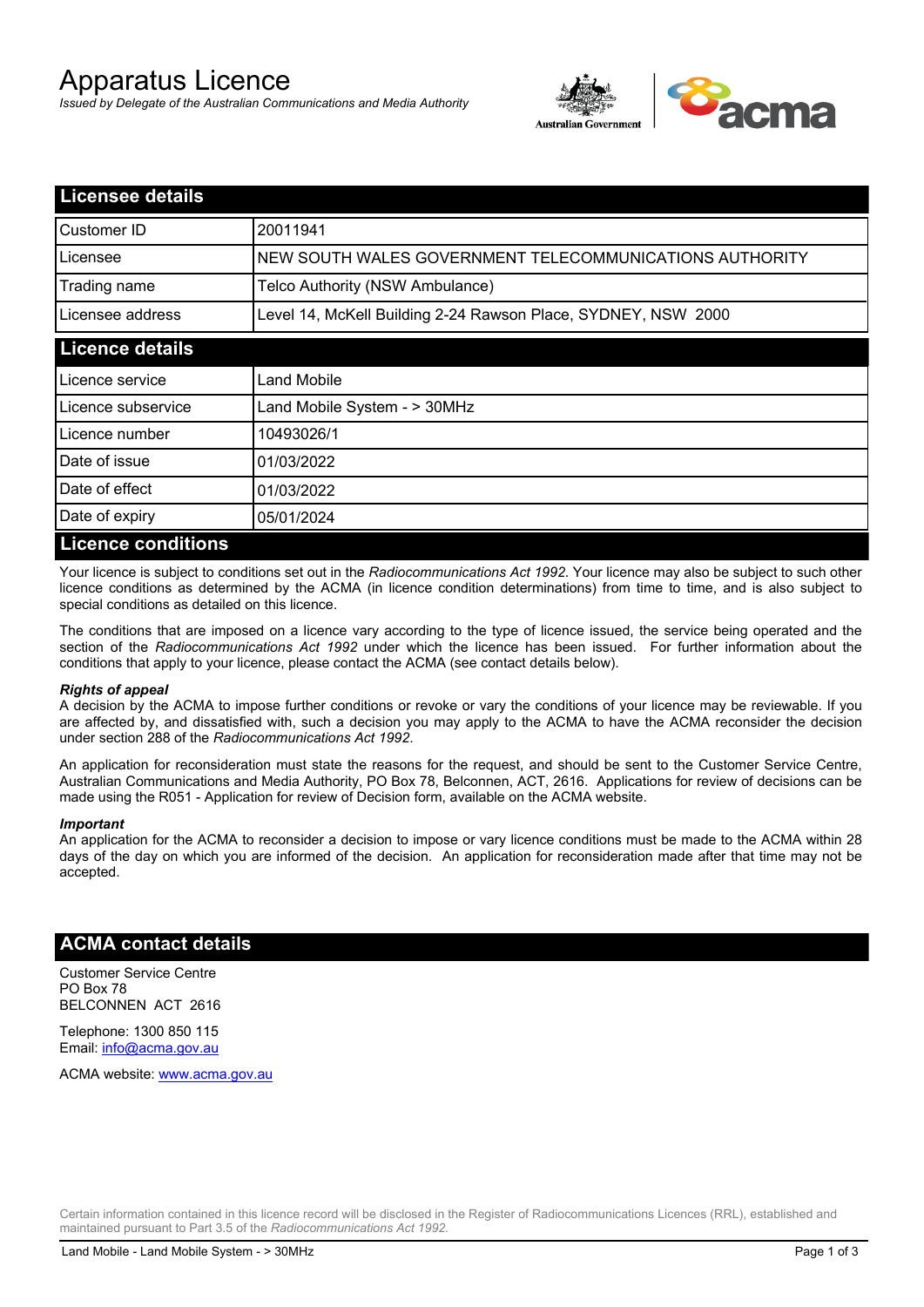# **Advisory Notes applying to licence no.: 10493026/1**

Conditions applicable to the operation of Land Mobile System station(s) authorised under this licence can be found in the Radiocommunications Licence Conditions (Apparatus Licence) Determination and the Radiocommunications Licence Conditions (Land Mobile Licence) Determination. Copies of these determinations are available from the ACMA and from the ACMA home page (www.acma.gov.au).